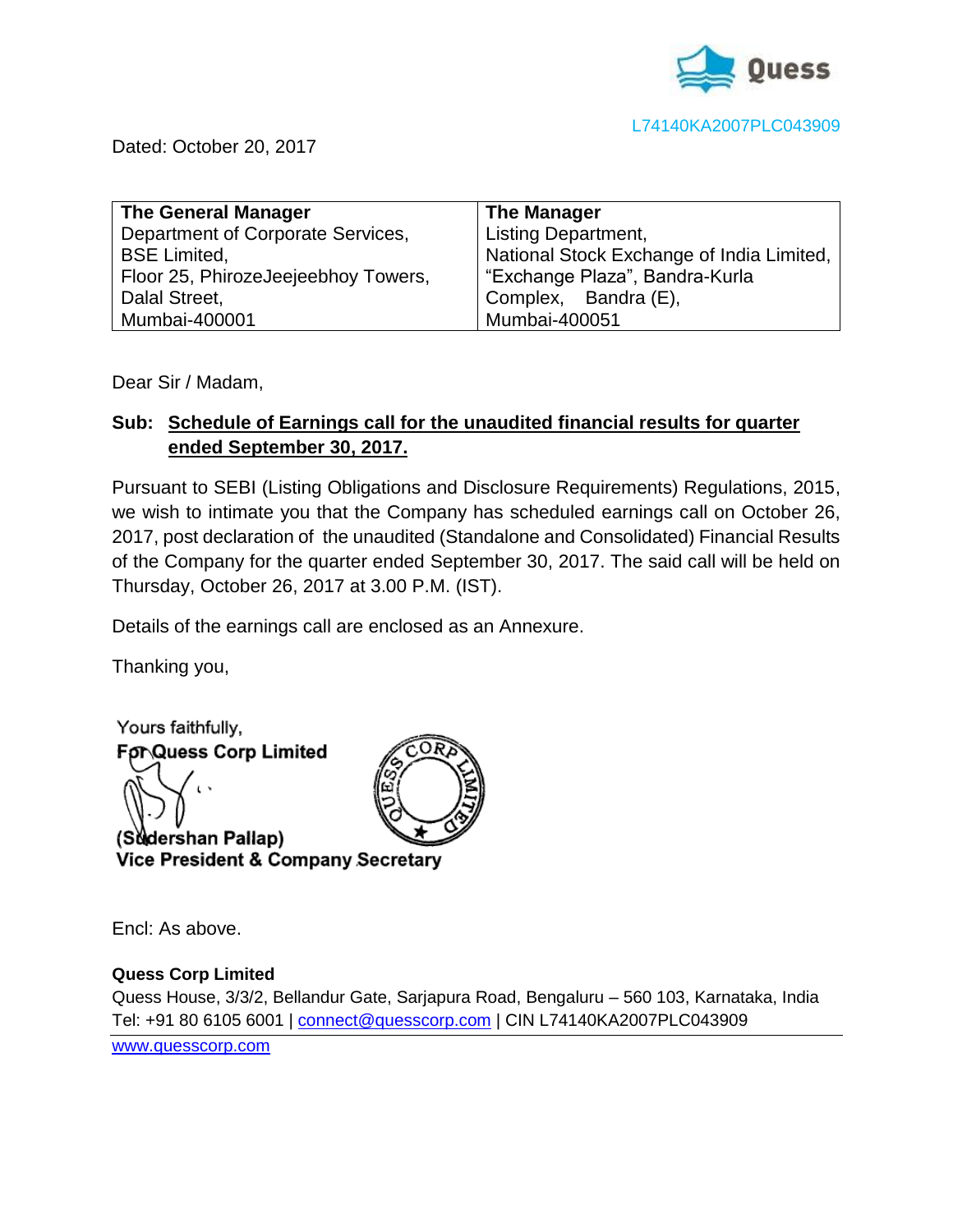

# **Earnings Call Invite**

**Q 2 / H 1 F Y 2 0 1 8**

BSE: 539978 NSE: QUESS | ISIN: INE615P01015 | CIN: L74140KA2007PLC043909 | WWW.QUESSCORP.COM

# **Quess Corp Ltd. to announce Q2 and H1 FY18 results on 25th October 2017; Earnings Call on 26th October 2017**

**Bengaluru, India – 20th October 2017**: Quess Corp Ltd will announce its **Second Quarter and H1 FY18 results** on Wednesday, **25th October 2017**. **The earnings call for the results will be held on Thursday, 26th October 2017.** 

#### **Earnings Call**

| <b>Date</b>                       |                                               | 26 <sup>th</sup> October, 2017                                                                                                                                                     |
|-----------------------------------|-----------------------------------------------|------------------------------------------------------------------------------------------------------------------------------------------------------------------------------------|
| <b>Time</b>                       | 3:00 PM - 4:00 PM IST                         |                                                                                                                                                                                    |
| DiamondPass <sup>TM</sup>         | Click here to<br>Express <i>Join</i> the Call |                                                                                                                                                                                    |
| <b>Conference Dial-in Numbers</b> |                                               |                                                                                                                                                                                    |
|                                   |                                               |                                                                                                                                                                                    |
| <b>Universal Access Number</b>    |                                               | +91 22 3960 0644                                                                                                                                                                   |
| <b>Local Access Number</b>        |                                               | 3940 3977<br>Available in - Ahmedabad, Bangalore, Chandigarh,<br>Chennai, Gurgaon (NCR), Hyderabad, Kochi/Cochin,<br>Kolkata, Lucknow, Pune<br><b>Accessible from all carriers</b> |
|                                   |                                               |                                                                                                                                                                                    |
|                                   | <b>International Toll Free Numbers</b>        | USA: 1866 746 2133<br>UK: 0 808 101 1573<br>Singapore: 800 101 2045<br>Hong Kong: 800 964 448                                                                                      |
|                                   |                                               |                                                                                                                                                                                    |
| <b>Quess Participants</b>         |                                               | Mr. Ajit Isaac, Chairman, MD & CEO<br>Mr. Subrata Nag, Group ED and CFO                                                                                                            |

Participants are requested to log in 10 minutes prior to the start of the scheduled call.